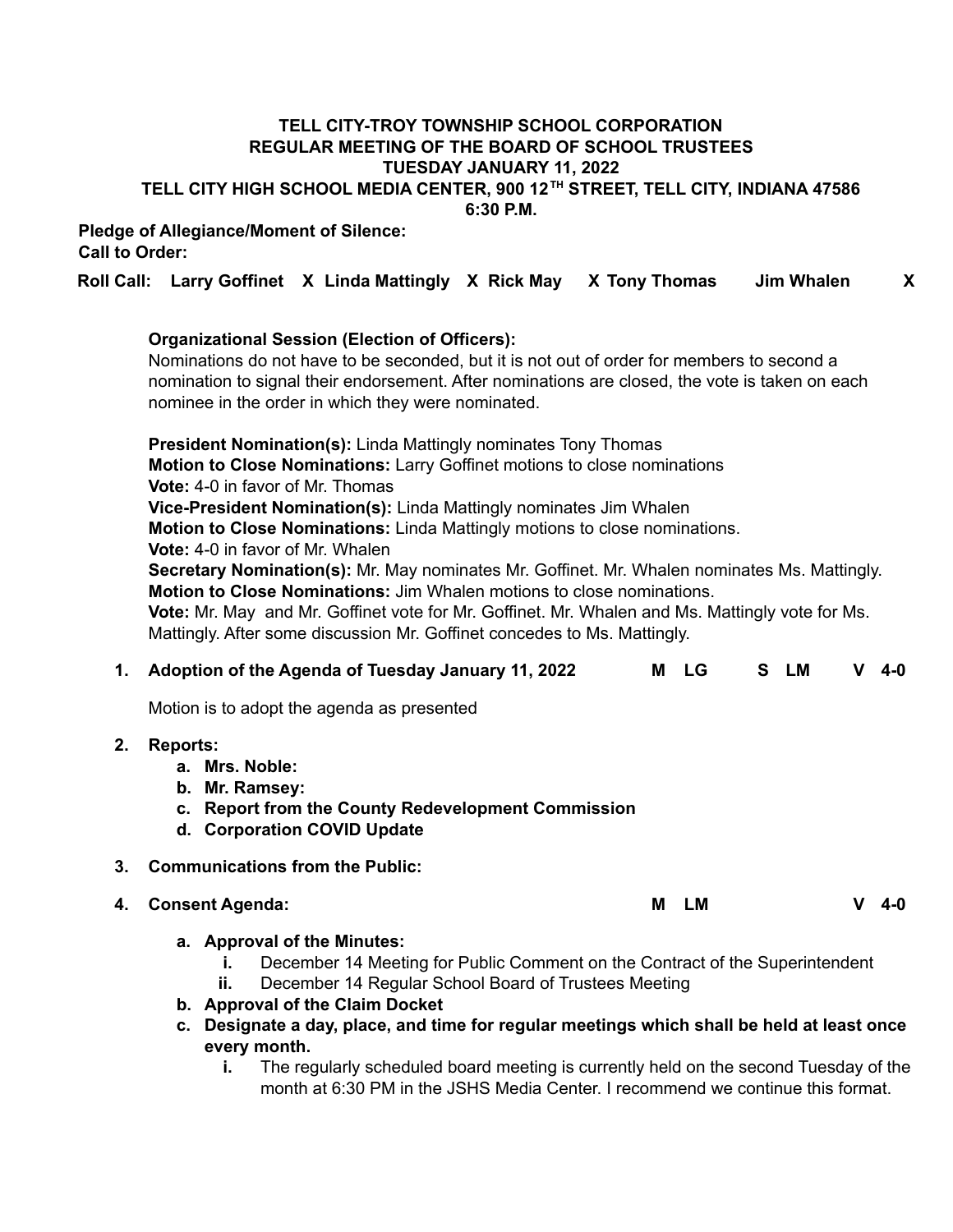- **d. Designate those persons authorized to use the safe deposit box.**
	- **i.** The superintendent and corporation treasurer are currently authorized to access the safe deposit box. I recommend continuation of this practice.
- **e. Authorize the President of the Board to appoint individual Board members to any necessary committees or as representatives to various organizations.**
	- **i.** Currently the Board President has the power to appoint board members to committees. Some examples are the RDC, bargaining, and school specific committees. I recommend reauthorizing this power.
- **f. Appointment of Legal Counsel.**
	- **i.** Chris Goffinet has served as corporation attorney since 2019. I recommend he continue in this role.
- **g. Appoint a Board member as legislative liaison to the Indiana School Boards Association.**
	- **i.** The Board President has historically served in this role. I recommend the continuation of this practice.
- **h. Discuss the need for work sessions and set a schedule if needed.**
	- **i.** I recommend the board rely on the superintendent to call them only when needed, and adhere to the practice of holding them on the first Tuesday of the month at 6:30 PM.

# **i. Appoint the School Corporation's Treasurer.**

- **i.** I recommend Debbie Elder continue on in this role.
- **j. Name the Superintendent as the Local Education Administrator Programs Director (LEA).**
	- **i.** I recommend the board reaffirm the superintendent as the administrator of the LEA.
- **k. Identification of the School Corporation's official newspaper.**
	- **i.** I recommend the Perry County News remain the official newspaper of the Tell City-Troy Township School Corporation.
- **l. Appointment to the Library Board**
	- **i.** Kim Lueke was appointed to a two year term in 2020. She has agreed to serve another 2 years with board approval.

# **m. Approval to Pay Year End Claims**

**i.** This allows us to issue pre-written checks prior to December 31 for expenses other than the normal pre-written expenses (taxes, insurance, benefits, reimbursements) so that we can get appropriations off the books before year end.

# **n. Appropriation Transfer Report**

**i.** This allows us to move funds from accounts with excessive appropriations to those that have exceeded appropriations for last year (this does not alter the budget). This would be retroactive to last year.

# **o. Termination, Resignation, Retirement**

i. Amber Schaad is resigning as program assistant at WTE.

Motion was to approve the consent agenda as a whole and as presented.

- **5. Old Business:**
- **6. New Business:**
	- **a. Appoint a member of the Board as a non-voting member of the County Redevelopment Commission**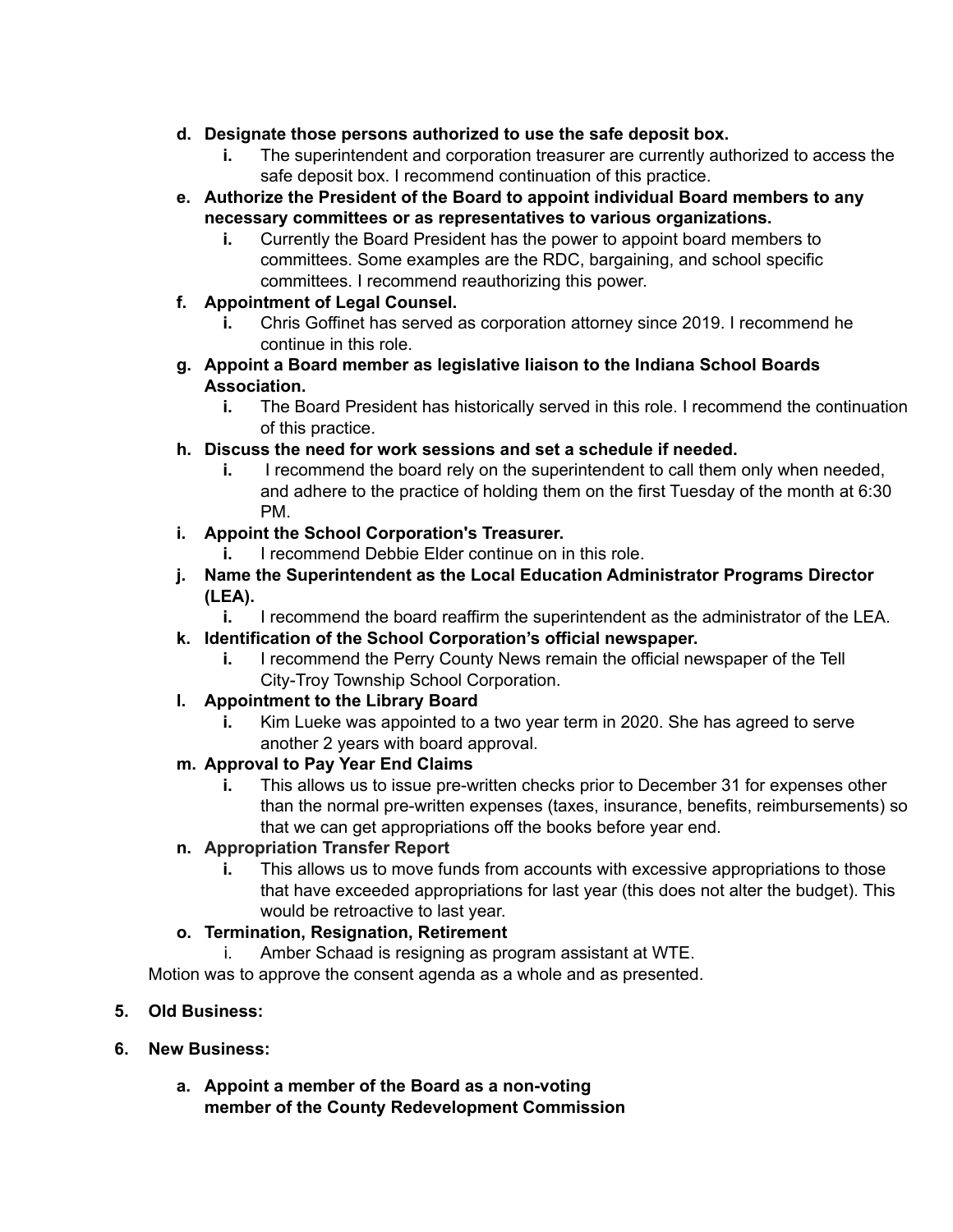IC 36-7-14-6.1

...(d) A nonvoting adviser appointed under this section:

(1) must also be a member of the school board of a school corporation that includes all or part of the territory served by the redevelopment commission;

(2) is not considered a member of the redevelopment commission for purposes of this chapter but is entitled to attend and participate in the proceedings of all meetings of the redevelopment commission;

(3) is not entitled to a salary, per diem, or reimbursement of expenses;

(4) serves for a term of two (2) years and until a successor is appointed; and

(5) serves at the pleasure of the entity that appointed the nonvoting adviser.

As added by Acts 1981, P.L.310, SEC.83. Amended by P.L.190-2005, SEC.7; P.L.146-2008, SEC.723.

Mr. Thomas was last appointed to this position, serving through 2022.

# **b. Set School Board Member Compensation M LG S V 4-0**

The 2021 established board member compensation was \$2000.00/year. Below is the language concerning compensation.

# 0144.1 Compensation

Board members are entitled to receive each year a basic compensation of \$XXXX per annum. Expenses of a Board member shall be reimbursed when incurred in the performance of his/her duties or in the performance of functions authorized by the Board and duly vouchered.

# I.C. 20-5-3-6

The following guidelines have been established by the Board to ensure appropriate and proper reimbursement of expenses for Board members.

A. Expenses will be reimbursed only for activities authorized by the Board.

B. Reimbursement for mileage will not exceed the current rate established for Corporation employees.

C. When attending a Board-approved conference, all fees, parking, mileage, meals, and lodging may be reimbursed, if requested.

D. Purchase of any printed or other materials relating to Boardmanship will be reimbursed if pre-purchase approval is given by the Board. If such approval is not possible or feasible, a voucher must be submitted to the Board for approval.

E. When the Board attends a community or school-related event as a Board function, or if a Board member attends as the designated representative of the Board, any incurred expenses, including mileage, will be reimbursed by the Board. If a Board member attends such events as a private citizen, any incurred expenses are to be paid by the Board member.

F. No entertainment expenses or purchases of alcoholic beverages are reimbursable.

Sec. 7 . (a) Except as provided in IC 20-25-3-3 , the governing body of a school corporation by resolution has the power to pay each member of the governing body a reasonable amount for service as a member, not to exceed: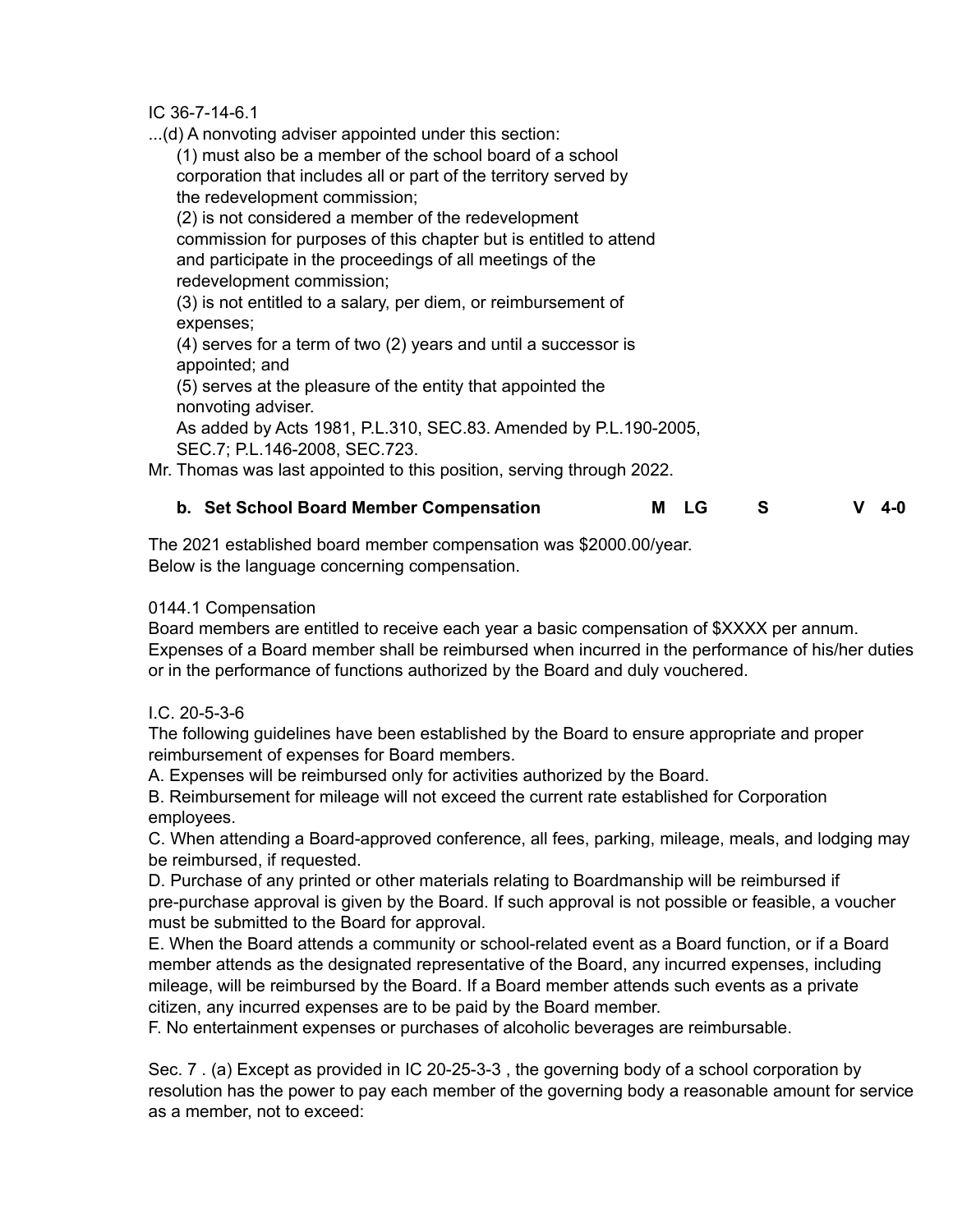(1) two thousand dollars (\$2,000) per year; and

(2) a per diem not to exceed the rate approved for members of the board of school commissioners under IC 20-25-3-3(d) .

(b) If the members of the governing body are totally comprised of appointed members, the appointive authority under IC 20-23-4-28(e) shall approve the per diem rate allowable under subsection (a)(2) before the governing body may make the payments.

(c) To make a valid approval under subsection (b), the appointive authority must approve the per diem rate with the same endorsement required under IC 20-23-4-28(f) to make the appointment of the member.

For school boards that have adopted per diem rates for attendance at school board meetings, the maximum rate is \$62 for other meetings, such as special meetings, executive sessions, and committee meetings. Motion is to maintain the current board pay at \$2000.

| c. William Tell Elementary School  | M LG |                  | $V$ 4-0 |
|------------------------------------|------|------------------|---------|
| 1. WTE Cafeteria (5 hour position) |      | 1. Holly Wiseman |         |
| 2. Dobovier Crooplint              |      | Duan Cumpar      |         |

2. Behavior Specialist 3. Day Custodian

2. Ryan Sumner

3. Brian Wilgus

Mr. Goffinet asks if Ryan is my receptionist, and was told yes by the superintendent. There are two internal requests but the position may be posted later. Motion is to accept the recommendations as presented.

| d. Tell City Jr-Sr High School      | No recommendations |         |
|-------------------------------------|--------------------|---------|
| e. Athletics                        | No recommendations |         |
| f. Policy Updates, Number 34 Vol. 1 | - LG<br>м          | $4 - 0$ |

# BYLAWS AND POLICIES

Bylaw 0167.3 - Public Participation at Board Meetings (Revised)

This policy has been revised to provide a clear process of approval for any person or group who wants to place an item on the Board Agenda.

Further, the revision to this policy provides clear delineation between speaking as a part of the agenda or speaking about an agenda item under the terms outlined per the requirements of Public Comment.

Please make sure to take note of the option to set a time limit for Public Comment. Be sure to follow previous standards established regarding Public Comment and allow community members time to speak as defined in the policy.

Policy 1220 - Employment of the Superintendent (Revised)

Policy 1520 - Employment of Administrators In Addition to the Superintendent (Revised) These policies have been revised pursuant to Senate Enrolled Act (SEA) 55 - School Referendum that prohibits a corporation from issuing bonuses or other incentives to Administrators as a result of a favorable outcome of a referendum. For purposes of Indiana law, the following individuals are classified as administrators: Superintendent, Assistant Superintendent, Director of Special Education, principal, and assistant principal; however, the Corporation must designate the specific positions that they consider as administrators and thus would be subject to the provisions of this policy revision.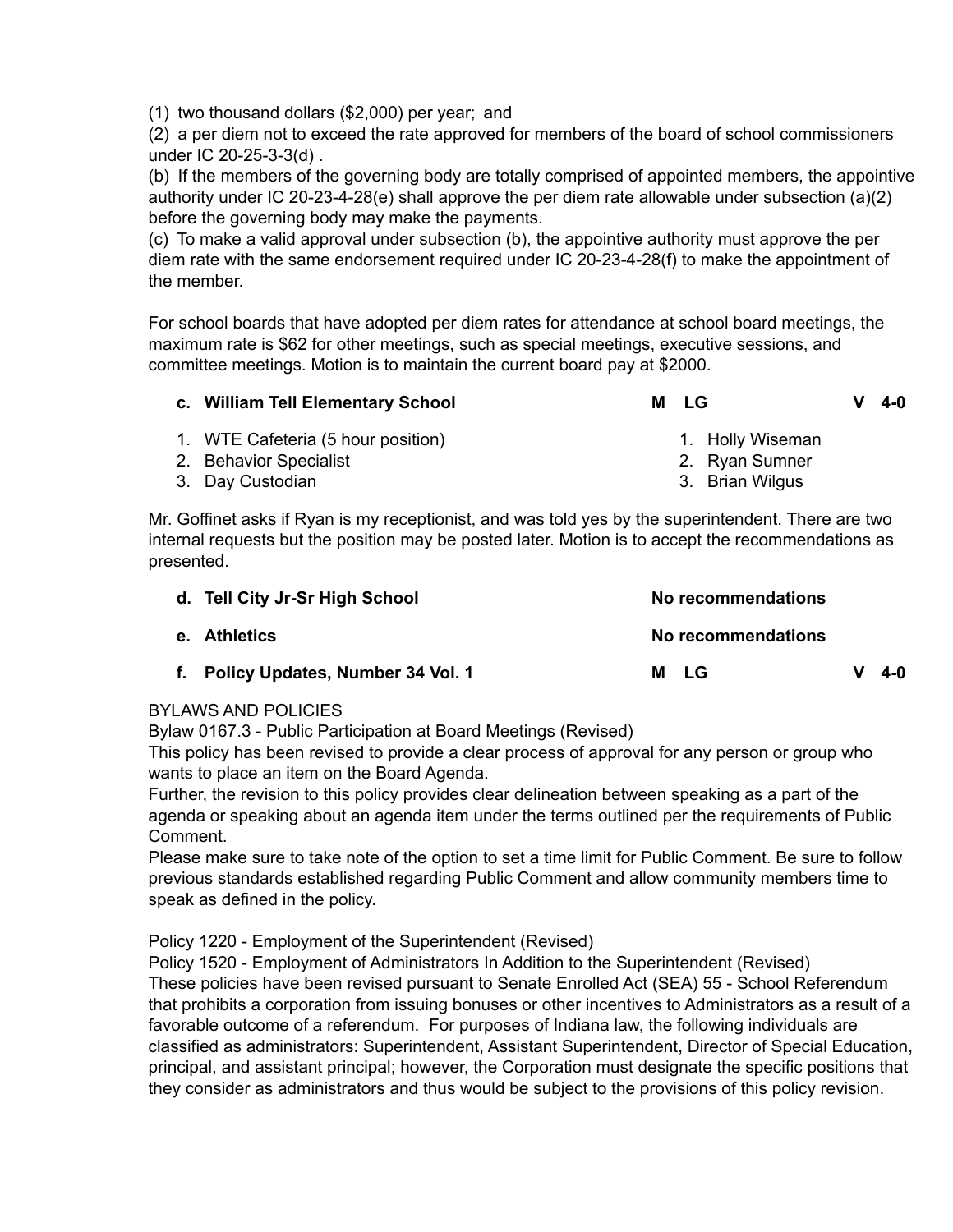#### Policy 2262 - Latch-Key Programs (Revised)

Two new options have been provided regarding the availability of a latch-key program during declared emergencies pursuant to HEA 1101. These options are available when the Corporation provides a school-aged child care or utilizes a nonprofit or for-profit organization to provide a school-aged child care program.

### Policy 2370.03 - Indiana Course Access Program (Revised)

Pursuant to State statute and the Indiana Department of Education ("IDOE") students who are pursuing a diploma with any designation available for a student in Indiana or an industry certification that appears on the State Board's approved industry certification list is eligible to participate in the Indiana course access program (iCAP). The Board should adopt this policy to establish participation requirements, as permitted by the IDOE policy development guidance, for eligible students who may request to enroll in a course offered through iCAP.

House Enrolled Act 1438 (HEA) - Course Access Program, requires that each Corporation shall respond to a student request for participation in an iCAP course not later than fifteen (15) days after submittal. The Corporation must notify the eligible student's parent or emancipated eligible student whether the school approves or denies the request for enrollment and if the request is denied, information explaining the reason for denial and the process by which the parent may appeal the decision to the IDOE. HEA 1438 also amended the reasons for denial of enrollment in an iCAP course. House Enrolled Act 1549 added a provision requiring the Corporation to notify the IDOE if it denies a student's enrollment in an iCAP course, including the reason for the denial.

# Policy 2603 - School Performance Internet Dashboard (New)

This new policy, pursuant to HEA 1514, requires the State Board of Education to develop required data points that each school will place on a "dashboard" on the Corporation's webpage. Although the State Board of Education has not yet finalized the required data points, and will do so later this fall, each Corporation can choose to add additional data points that the school would like to highlight to promote programs or areas of effectiveness important to their community.At a minimum, the Corporation must include: indicators of student performance in elementary school, middle school and high school; the school's graduation rate, as applicable; the percentage of high school graduates who earned college credit before graduating, as applicable; the pass rate of the statewide assessment program tests; the growth data of the statewide assessment program tests, as applicable; the attendance rate; and State, national and international comparisons for the indicators, as applicable.

Policy 3120.08 - Employment of Personnel For Extracurricular Activities (Revised) Policy 4120.08 - Employment of Personnel For Extracurricular Activities (Revised) Policy 8455 - Coach Training, References, and IHSAA Reporting (Revised) These policies have been revised to include a marching band leader or a sponsor of an activity in which a student has an increased risk of sudden cardiac arrest, as determined by the IDOE, to participate in the same training on sudden cardiac arrest as athletic coaches pursuant to the revision of I.C. 20-34-8 by HEA 1040. The documentation of completion of the course on sudden cardiac arrest for the marching band leader and activity sponsor should be retained in the same manner as those for athletic coaches.

Policy 3120.11 - Public Hearing Before Commencement of Collective Bargaining (Revised) A public meeting has been added to discuss a Tentative Agreement, allow for public comment, and the meeting must be conducted at least seventy-two (72) hours prior to a Board vote on the agreement. Additionally, the agreement must be posted on the Corporation website within fourteen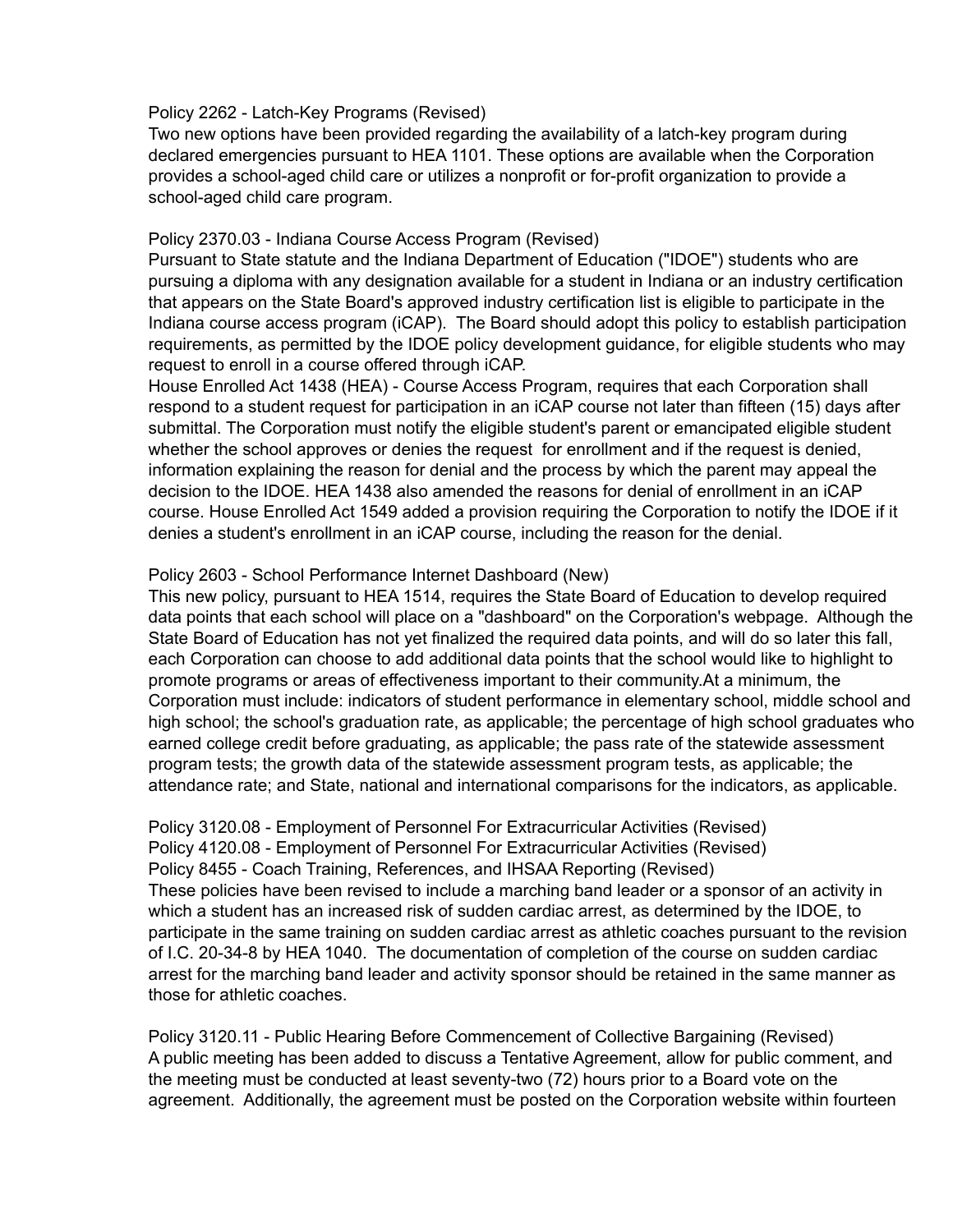(14) days, pursuant to the amendment of I.C. 20-29-6 by HEA 1549, and must include a provision specifying when the public meeting occurred. The statutory amendments also allow for Board members and the public to participate in the public meeting by electronic communication.

#### Policy 3214/4214 - Staff Gifts (Revised)

The word Christmas has been replaced by "some special holidays" in these policies to make the content secular in nature.

# Policy 3220 - Staff Evaluation (Revised)

Revisions made to this policy reflect the amendment of I.C. 20-28-11.5-4 by HEA 1002 regarding the components of teacher evaluations. Notwithstanding current Indiana code, objective measures from statewide assessments taken in the Spring of 2019 and 2020 cannot be used for a certificated employee's performance evaluation unless these scores or the particular school's improvement category would improve the certificated employee's annual performance rating.

Further, there are several deletions to this policy to comply with the Indiana Administrative Code at 511 I.A.C. 10-6-4.

If the objective measures are not used, all other measures must be increased proportionately to replace them.

### Policy 5113.02 - School Transfer Options (Revised)

This policy has been revised to comply with the provisions of the Elementary and Secondary Schools Act (ESEA), as amended by the Every Student Succeeds Act (ESSA), and current IDOE procedures for the unsafe school choice option.

#### Policy 5340.01 - Student Concussions and Sudden Cardiac Arrest (Revised)

This policy has been revised to modify the existing requirements for completing a certified education approved training course for sudden cardiac arrest to include a marching band leader or a sponsor of an activity in which a student has an increased risk of cardiac arrest.

All applicable students, now to include marching band participants and students participating in an extracurricular activity with an increased risk of cardiac arrest, and their parents shall receive information on sudden cardiac arrest. Each applicable student must acknowledge receipt of this information by completing an acknowledgement form. This acknowledgement form shall be maintained on file by the marching band leader or designated school official. Any participating student in one of the applicable activities who is experiencing symptoms of cardiac arrest must have written permission from parents for them to practice or play.

#### Policy 5460 - Graduation Requirements (Revised)

Pursuant to Senate Enrolled Act (SEA) 101, what shall be included in and when the School Corporation must prepare each student's graduation plan have been modified. The policy has been revised to incorporate an option because a graduation plan is a requirement of I.C. 20-30-4-2; however, it is not mandated to be part of the Corporation's graduation requirement policy. The Corporation would not withhold a diploma for failure to have a graduation plan, however, this language is provided to highlight the requirements and identifies what training all Corporation counselors should have training in regarding these statutory requirements.

Policy 5540 - The Schools and Governmental Agencies (Revised)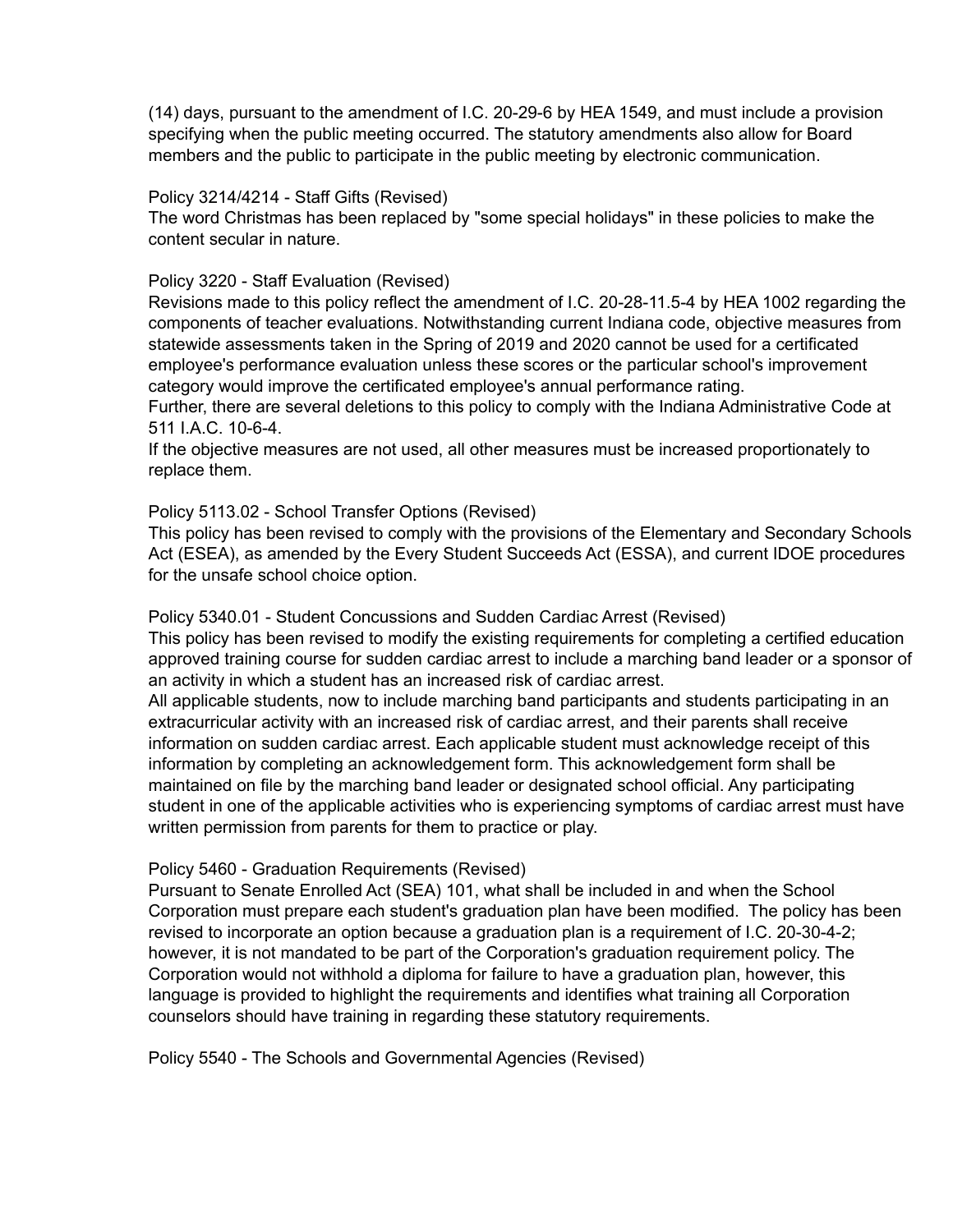This policy is revised to account for HEA 1531 adding a new Indiana Code provision, I.C. 31-9-2-44.1 that defines "exigent circumstances" and includes the criteria for which DCS may be granted permission to interview a student alone at school.

The Superintendent should recommend adoption of the revised policy to the Board, and the Board should adopt the revised policy to comply with current State law.

Policy 5722 - School-Sponsored Student Publications and Productions (Replacement) This replacement policy is proposed because of the wide variety of school-sponsored student media that are present in schools today and due to the many technological advances that have occurred. These revisions are driven by the impact of social media on student publications and productions and are based on the evolving social media environment.

The policy, as before, provides several options available to the Board regarding the type of forum that will be provided and what level of review and regulation will occur. The language in the policy has been modified to encompass the newer online electronic forms of school-sponsored student media. The policy provides four options to consider for the classification and regulation of such publications and production.

Policy 6105 - Authorization To Accept and Distribute Electronic Records and To Use Electronic Signatures (Technical Correction)

This policy is being corrected by adding one statutory citation and providing a reference to a memorandum from the State Board of Accounts regarding electronic signatures. This technical correction does not require adoption of the revised policy by the Board if the Corporation's bylaws, specifically Bylaw 0131.2, permit technical amendments without Board approval.

Policy 6114 - Cost Principles - Spending Federal Funds (Revised)

This policy has been revised to provide greater detail in allowing guidance for corporations regarding the expenditure of federal funds. There has been a significant increase in funding for Corporations through the third pandemic stimulus bill dubbed the American Rescue Plan, providing \$122 billion in Elementary and Secondary School Emergency Relief (or ESSER III) funds. While the policy accurately referenced definitions and restrictions cited in various sections of 2 C.F.R. 200, greater specificity has been requested by program reviewers and auditors.

Policy 6220 - Budget Preparation (Revised)

This revision includes a strike-through of content that refers to academic, instructional support, overhead and operation, and non-operational expenditures that are no longer a required part of budget preparation.

# Policy 6230 - Budget Hearing (Revised)

If a referendum levy is included in the proposed budget, a spending plan must be included at the public hearing, pursuant to SEA 55 amendments. The spending plan is to include an estimate of expected revenue from the referendum, specific purpose of the funds generated by the referendum and an estimate of expenditures in annual dollar amounts.

Policy 7300 Disposition of Real Property (Revised)

Pursuant to SEA 385 revisions have been made regarding the sale or lease of unused or vacant property.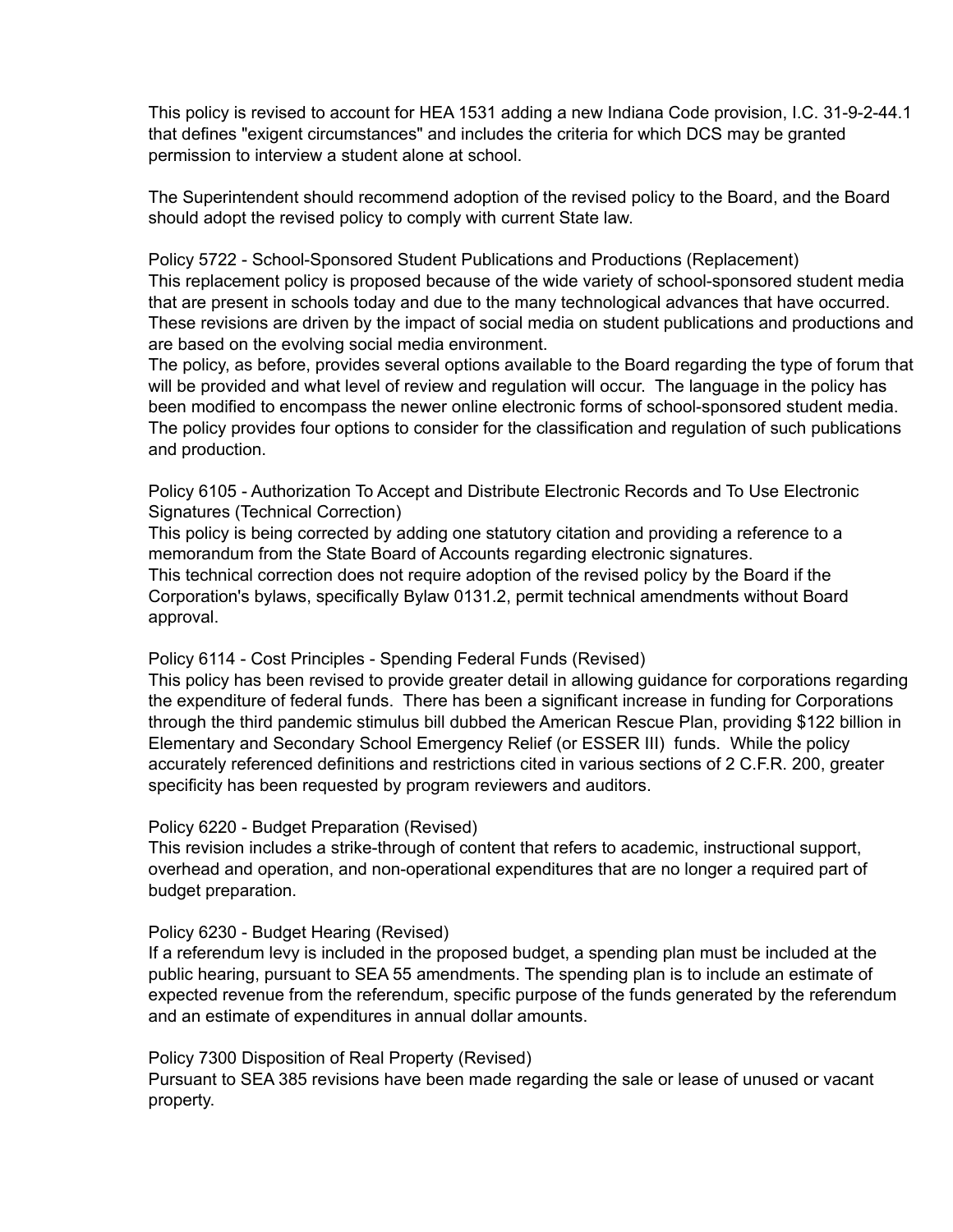Specifically, school corporations are to provide for the maintenance of unused or vacant buildings until leased, sold or disposed of. Requires the Board request certification of compliance with I.C. 20-26-7-1 from the Attorney General.

Policy 7310 - Disposition of Surplus Property (Revised)

Pursuant to I.C. 20-26-5-40.2, it is the obligation of the Board to develop a plan related to the preservation or transfer of memorabilia, trophies, or other property of historical significance, as determined by the Board if a resolution to close a high school has been passed. The plan must be posted to the Corporation website and available for public inspection.

### Policy 7450 - Property Inventory (Revised)

A drafting note has been added to this policy noting the federal threshold of \$5,000 for differentiating between supplies/materials and a capital expenditure for equipment purchase. See the note on

Policy 6114 - Cost Principles - Spending Federal Funds. This policy may need to be revised if the Corporation's current policy uses an equipment/inventory threshold higher than \$5,000.

Policy 7540.03 - Student Technology Acceptable Use and Safety (Revised) Policy 7540.04 - Staff Technology Acceptable Use and Safety (Revised) These policies have been revised to include language reflecting the State law requirements that specifically prohibit the sending, receiving, viewing, or downloading of materials harmful to minors and it mandates that this content must be posted on the corporation website.

# Policy 8305 - Information Security (Revised)

This policy has been revised to include policy language that the school will work to protect data from attack vectors. Categories of attack vectors of a cybersecurity incident are identified. Also, it requires the Superintendent to outline a method for maintaining a repository of cybersecurity incidents.

# Policy 8600 - Transportation (Revised)

Pursuant to 2021 legislative revisions to I.C. 20-27-5-6 by HEA 1549, a school corporation may enter into a fleet contract with a contractor and permit the contractor's drivers to be eligible for life and health insurance benefits and other fringe benefits available to other school personnel. In addition, the statute was amended to allow the Corporation to enter a fleet agreement with a Transportation Network Company as defined by State law to transport students provided the Corporation conducts an expanded criminal history check and expanded child protection index check of each driver transporting students. The Transportation Network Company is like a ride-share company or similar provider.

Language has been provided to identify when an agency, such as DCS may be given permission to interrogate a student on Corporation property. Mr. Goffinet asks if the second read makes this official, and then motions to approve them as presented.

# **g. Approval of Superintendent Contract M LM V 4-0**

The proposed changes to the contract were placed on the school website and provided to the Perry Co. News. As required there was a public hearing for comments held on 12.14.21 at